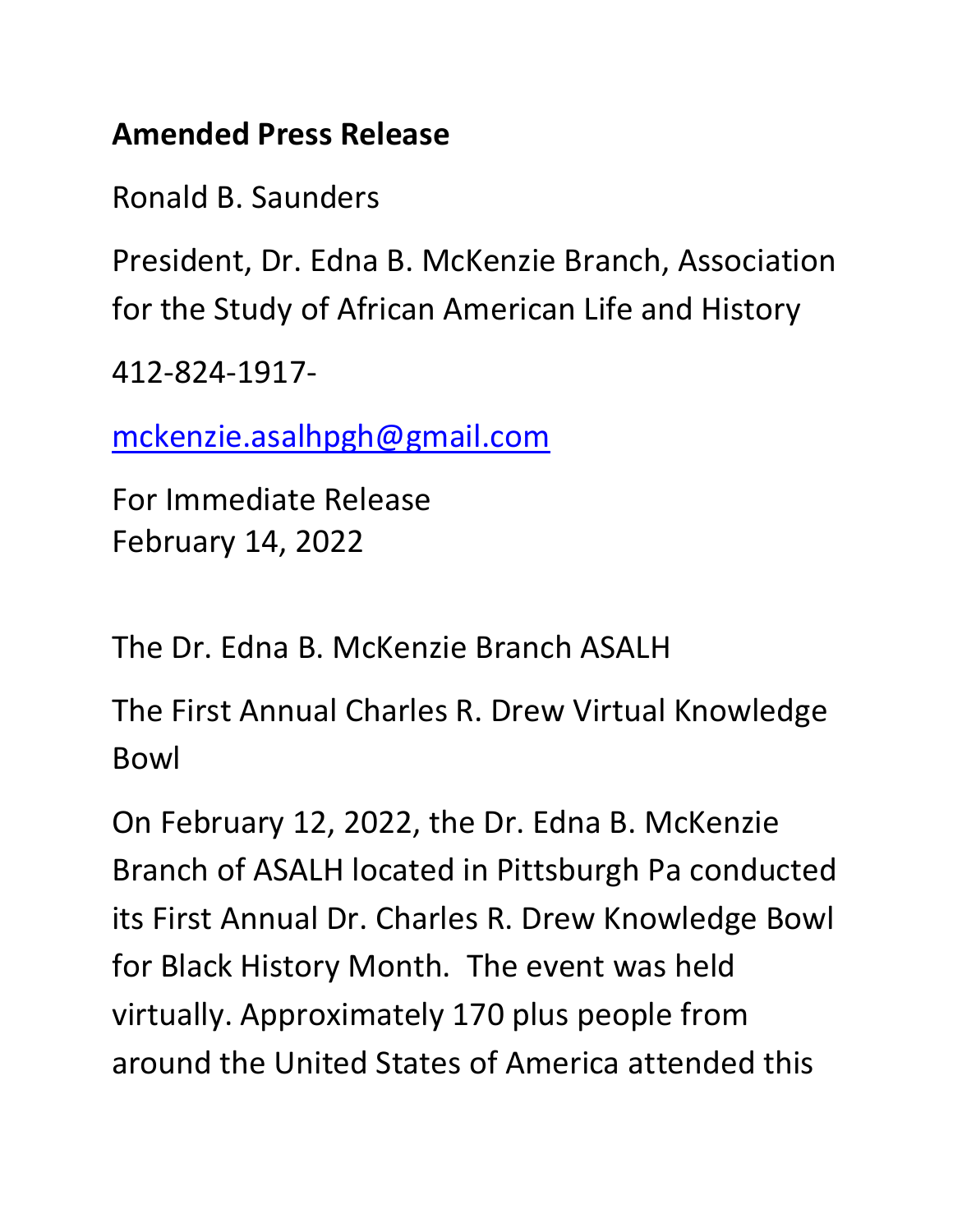First Annual Dr. Charles R. Drew Knowledge Bowl. Questions were based upon the life of Dr. Charles R. Drew and Black history events and people.

Keynote address on Dr. Charles R. Drew was given by Dr. Ida Jones, Vice President of Membership, Association for the study of African American Life and History (ASALH).

The Dr. Charles R. Drew Knowledge Bowl was named after the brilliant African American Dr. Charles R. Drew who organized America's first largescale blood bank and trained a generation of Black physicians at Howard University. Dr. Charles R. Drew is known as the "father" of the Blood Bank and his groundbreaking discoveries saved hundreds of thousands of lives during World War II.

After ten rounds of grueling questions by McKenzie Branch Historian, Alonna J. Carter who served as the moderator for the event, the Hampton University team would emerge as the Champions of